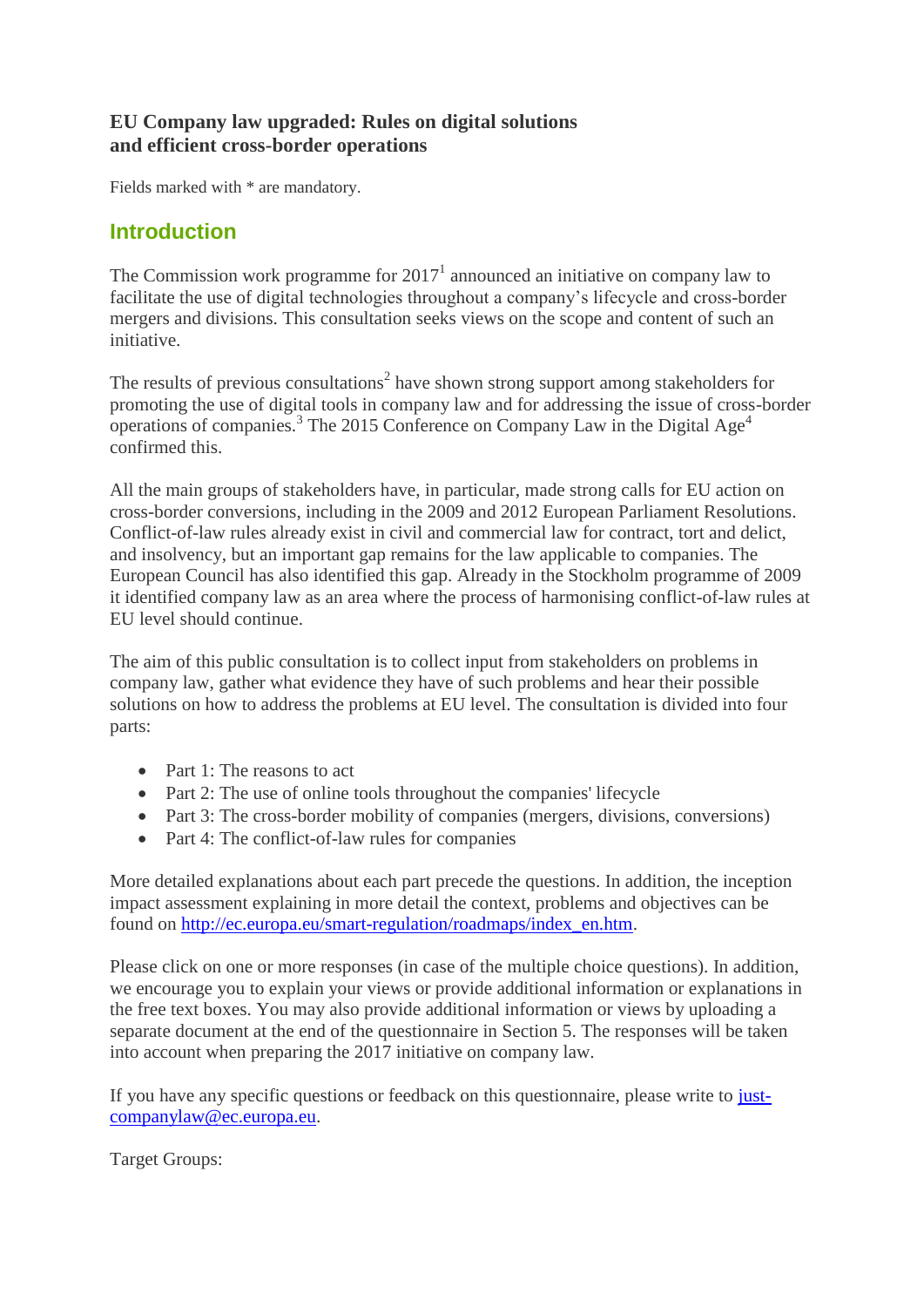- industry and business, including all types of companies or entrepreneurs from all sectors;
- representative associations at EU and national level (for example, representing the interests of the
- business community, consumers, trade unions and the legal profession);
- investors and their associations;
- public authorities, including national business registers and judiciary;
- individuals (e.g. consumers); and
- research and academia.

## **Specific Privacy Statement:**

Received contributions will be published on the Internet. It is important to read the specific privacy statement attached to this consultation for information on how your personal data and contribution will be dealt with.

#### **Disclaimer:**

This document is a Commission services working document for consultation and does not in any way

prejudge the Commission's decisions on the scope and content of the future initiative.

1. COM(2016) 710 final, 25.10.2016

2. For instance, the 2014 public consultation on cross-border mergers and divisions; the 2013 public consultation on cross-border transfers of registered offices; the 2012 consultation on the future of EU company law.

3. For the purposes of this consultation, cross-border operations of companies include cross-border divisions, cross-border mergers and cross-border conversions (i.e. transfers of companies' registered offices to another Member State).

4. http://ec.europa.eu/justice/events/company-law-2015/index\_en.htm

# **Information about the respondent**

You are welcome to answer the questionnaire in any of the 24 official languages of the EU. Please let us know in which language you are replying. Deutsch

You are replying as:

 $\square$ As an individual in your personal capacity

 $\boxtimes$ In your professional capacity or on behalf of an organisation

Respondent's first name: **Oliver** 

Respondent's last name: Vossius

Respondent's professional email address: O.Vossius@dnotv.de

Name of the organisation: Deutscher Notarverein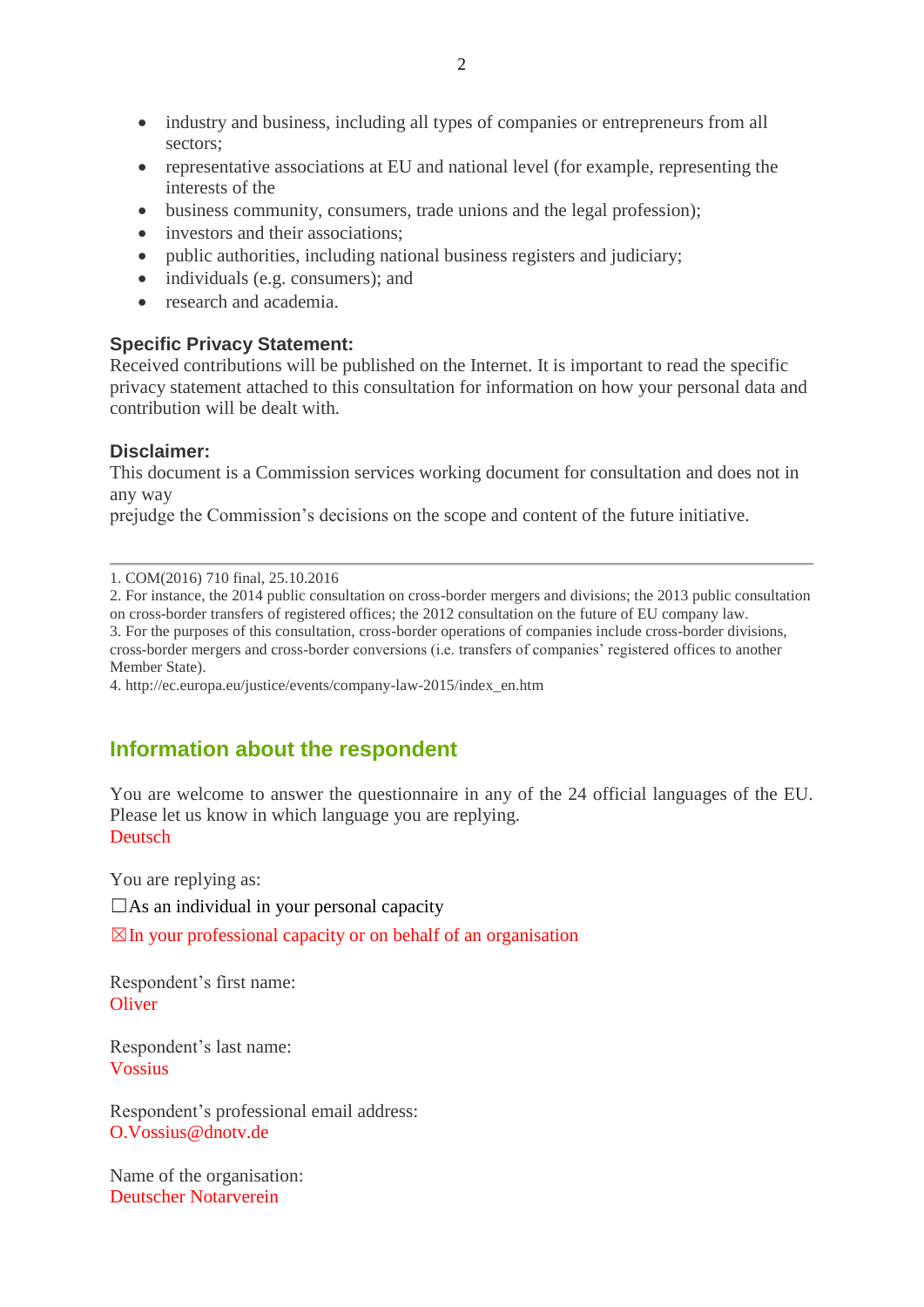Postal address of the organisation: Kronenstr. 73 10117 Berlin

\*Type of organisation:

☐Private enterprise

☐Professional consultancy, law firm, self-employed consultant

☒Trade, business or professional association

☐Non-governmental organisation, platform or network

☐Research and academia

 $\Box$ Regional or local authority (public or mixed)

 $\Box$ International or national public authority

☐Other

\*Please specify the type of organisation:

□Chamber of commerce

☐Business organisation (including investors, shareholders or creditors' organisations)

☐Trade Union/employee body or similar

☒Represenative of professions or crafts

☐Other

\*Is your organisation registered in the EU transparency register? (If not, you are encouraged to register here, although you do not have to be registered to reply to this consultation.)

☒Yes

 $\square$ No

 $\square$ Not applicable

\*Please indicate your ID number: 4214197228-35

\*Please indicate in which country your organisation's headquarters is located:

 $\Box$ Austria

 $\Box$ Belgium

☐Bulgaria

☐Croatia

 $\Box$ Cyprus

☐Czech Republic

☐Denmark

☐Estonia

☐Finland

☐France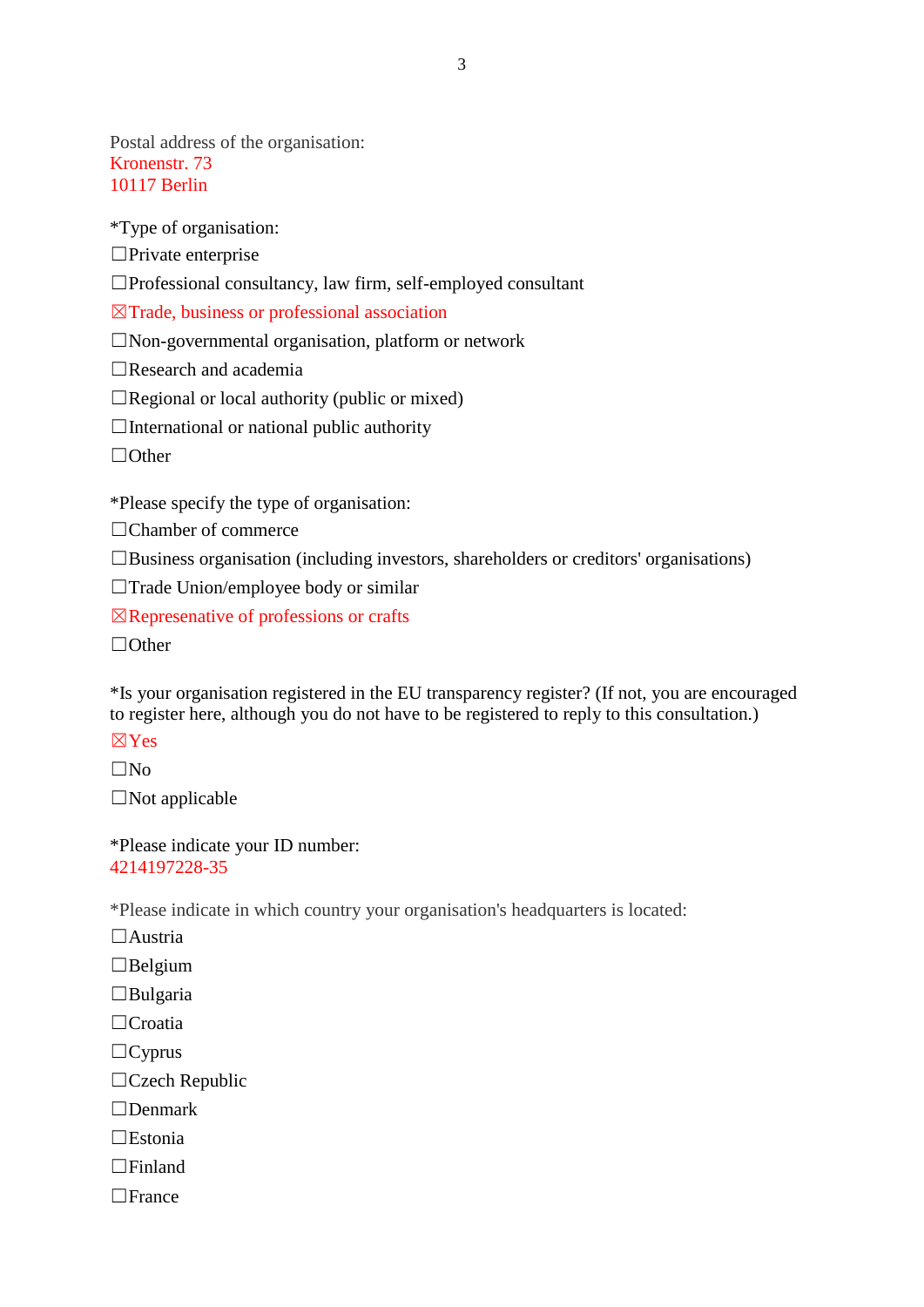$\boxtimes$ Germany

 $\Box$ Greece ☐Hungary

 $\Box$ Ireland

 $\Box$ Italy

☐Latvia

☐Lithuania

 $\Box$ Luxembourg

☐Malta

☐Netherlands

☐Poland

☐Portugal

☐Romania

☐Slovak Republic

☐Slovenia

 $\square$ Spain

☐Sweden

☐United Kingdom

☐Other

\*Your contribution:

Note that, whatever option chosen, your answers may be subject to a request for public access to documents under Regulation (EC) N°1049/2001

- ☒ **Can be published with your organisation's information** (I consent the publication of all information in my contribution in whole or in part including the name of my organisation, and I declare that nothing within my response is unlawful or would infringe the rights of any third party in a manner that would prevent publication)
- ☐ **Can be published provided that your organisation remains anonymous** (I consent to the publication of any information in my contribution in whole or in part (which may include quotes or opinions I express) provided that it is done anonymously. I declare that nothing within my response is unlawful or would infringe the rights of any third party in a manner that would prevent the publication.

## **1. Reasons to Act**

*The new company law initiative would aim to make the best use of digital solutions in companies' interactions with public authorities but also with companies' shareholders, and to provide efficient rules for cross-border mobility of companies which could include mergers, divisions, conversions and uniform conflict-of-law rules for companies. The questions below seek your views on the problems, their seriousness and the need for EU action. A number of problems faced by companies and stakeholders have already been identified in previous public consultations and studies on company law. We now ask that you bring to our attention*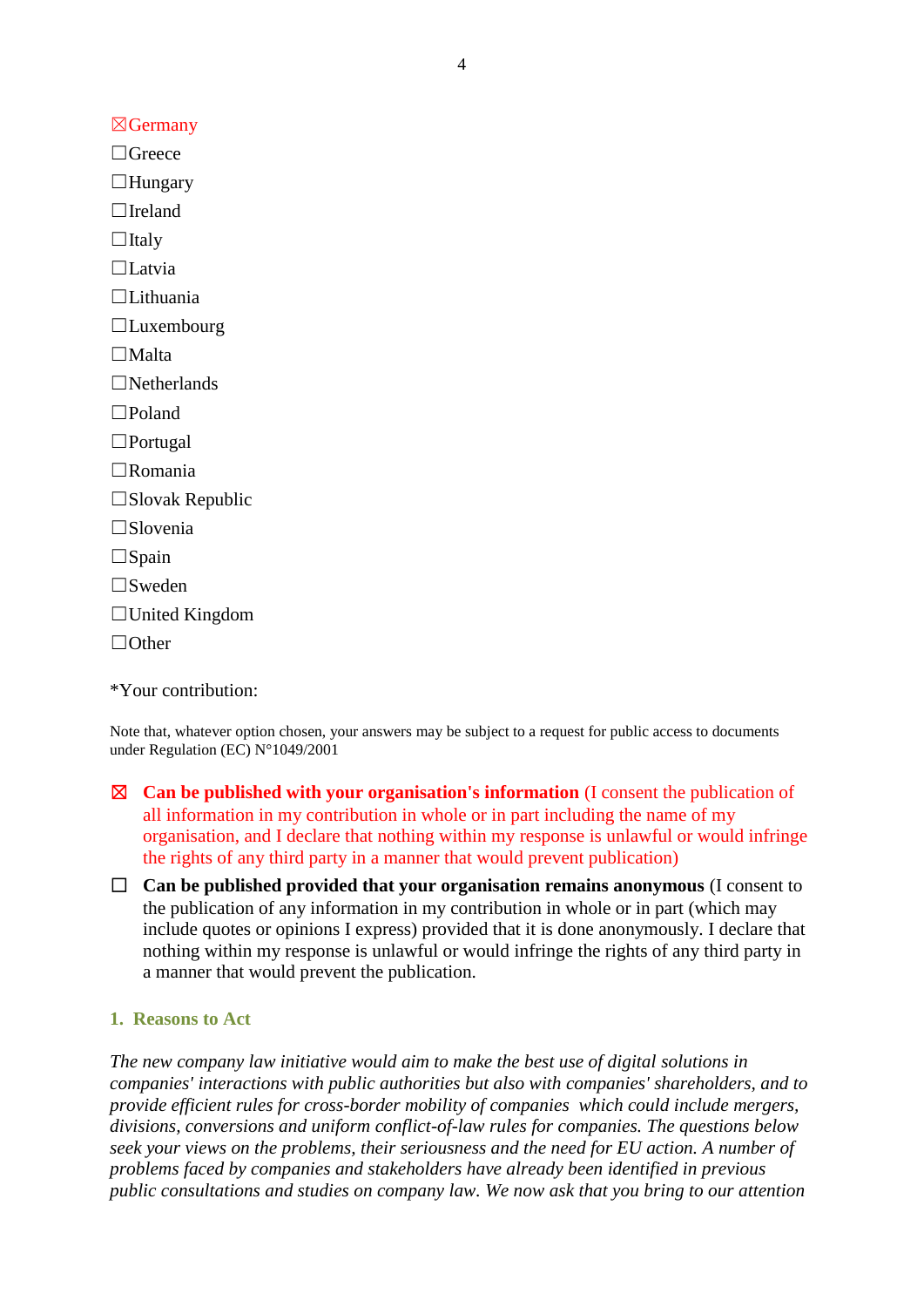*any recent developments on problems already identified and other problematic areas. Please also provide evidence or examples of any problems that exist and indicate how serious they are. More detailed explanations on what is meant by digitalisation and cross-border mobility rules are provided in sections 2 and 3.*

*A recent Study on the Law Applicable to Companies<sup>5</sup> found that in many Member States there is considerable legal uncertainty surrounding the law applicable to companies. The main finding is that differences between Member States' conflict-of-law rules lead to significant practical obstacles to corporate mobility in Europe. This limits the possibility of companies of making effective use of the freedom of establishment. In a context where the substantive laws of the Member States have not been fully harmonised, uniform conflict-of-law rules could give companies and Member States' authorities more legal certainty, promote cross-border mobility in the EU and remove obstacles for them stemming from the potential for conflicts of*  laws. Any such uniform rules could build on the existing case-law of the Court of Justice of *the EU in the area of freedom of establishment promoting choice of law. More detailed explanations are provided in section 4.*

5. <https://bookshop.europa.eu/en/study-on-the-law-applicable-to-companies-pbDS0216330/>

1.1 To what extent do the differences between Member States' laws or the overall lack of legal framework, in the areas mentioned below, constitute obstacles for the proper functioning of the single market? *(please choose all that apply)*

|                                                                                                                         | to a very<br>large<br>extent | to a large<br>extent | to some<br>extent | not at all  | no opinion |
|-------------------------------------------------------------------------------------------------------------------------|------------------------------|----------------------|-------------------|-------------|------------|
| a. Digital processes or tools for<br>companies to interact with<br>Member States (registration,<br>filing, publication) |                              |                      |                   | $\boxtimes$ |            |
| b. Digital processes or tools for<br>companies to interact with<br>shareholders                                         |                              |                      |                   | $\boxtimes$ |            |
| c. Cross-border mergers                                                                                                 |                              |                      |                   | ⊠           |            |
| d. Cross-border divisions                                                                                               |                              |                      |                   | ⊠           |            |
| e. Cross-border conversions                                                                                             |                              |                      |                   | ⊠           |            |
| f. Conflict-of-laws for companies                                                                                       |                              |                      |                   | $\boxtimes$ |            |
| g. Other areas (please explain)                                                                                         |                              |                      |                   | $\boxtimes$ |            |

Which areas:

Zu a. und b.: Unterschiedliche Regelungen für unterschiedliche nationale Gesellschaftsformen sind kein Hindernis für einen funktionierenden einheitlichen Markt, sondern zwingender Ausfluss der Gesetzgebungshoheit der Mitgliedstaaten. Eine EU-weite Regelung würde diese Befugnis unterlaufen und einen Verstoß gegen das Subsidiaritätsprinzip bedeuten. Das nationale Recht regelt die Anforderungen, die für Anträge, Eintragungen und Veröffentlichungen gelten, ebenso wie die Anforderungen, die für die Kommunikation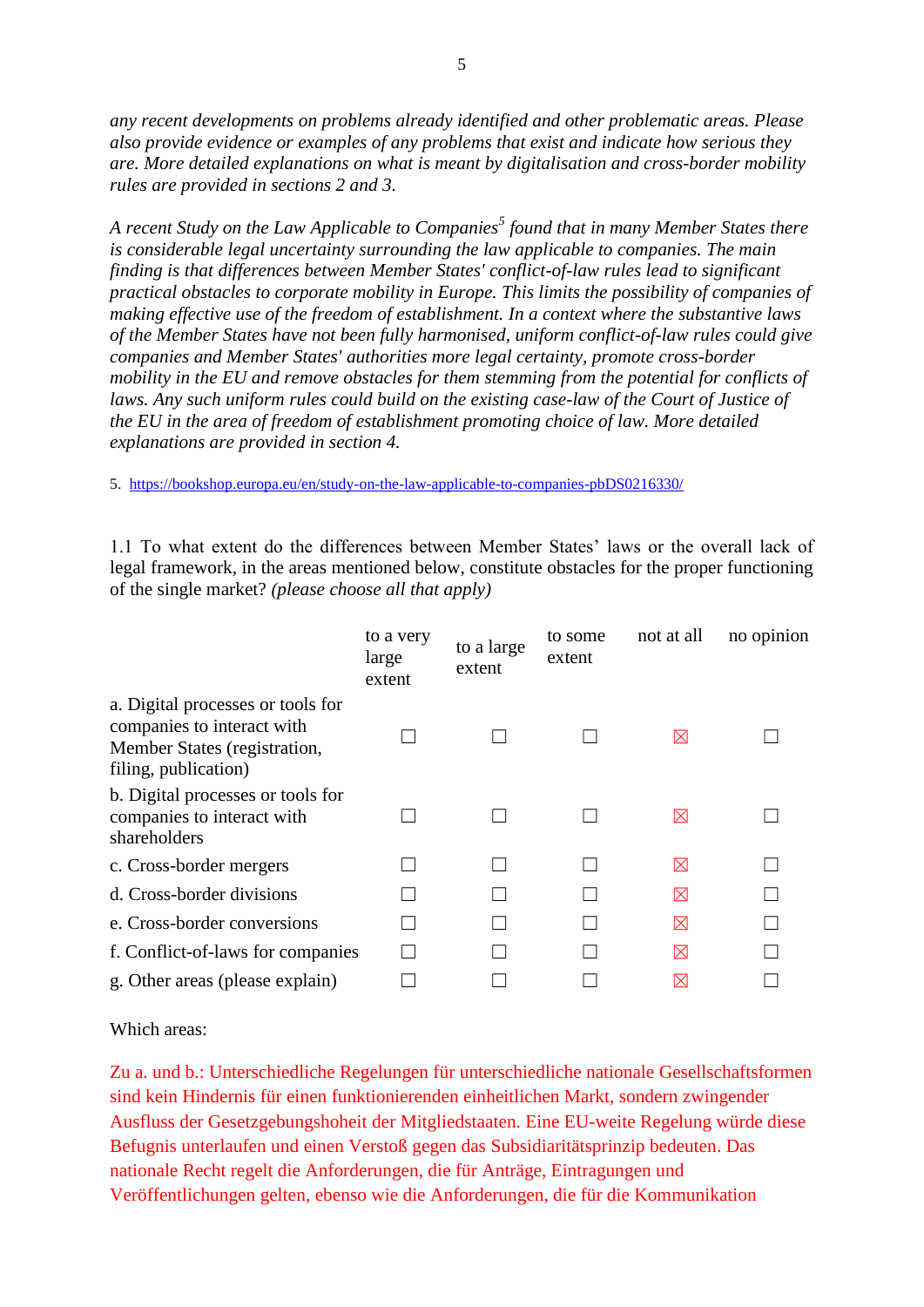zwischen Gesellschaft und Gesellschafter gelten. Eine Kompetenz der EU ist nicht gegeben, auch dann nicht, wenn Anträge aus einem anderen Mitgliedstaat heraus gestellt werden.

Zu c.: Für grenzüberschreitende Verschmelzungen gilt bereits heute die Richtlinie 2005/56/EG (sog. Verschmelzungsrichtlinie). Hierzu hatte die Studie zur Anwendung der Verschmelzungsrichtlinie aus dem September 2013 angebliche Hindernisse – u. a. die notarielle Beurkundung – ausgemacht. Siehe hierzu das beigefügte Dokument, in dem wir den typisierten Ablauf einer grenzüberschreitenden Verschmelzung und die Rolle eines Notars schildern sowie Anregungen für mögliche Änderungen bzw. Neuregelungen unterbreiten.

Zu d.: Für grenzüberschreitende Spaltungen gibt es im Gegensatz zu grenzüberschreitenden Verschmelzungen derzeit kein EU-Regelungswerk. Ein solches erscheint aus unserer Sicht sinnvoll, mögliche Regelungsansätze haben wir in dem beigefügten Dokument skizziert.

Zu e.: Die EuGH-Rechtsprechung (insbesondere EuGH, 12.07.2012 - C-378/10, Rs. VALE) hat die grundsätzliche Zulässigkeit des grenzüberschreitenden Formwechsels bereits anerkannt. Die hierfür geltenden Regelungen sollten aber im Sinne der Rechtssicherheit und einer einheitlichen Handhabung in den Mitgliedstaaten durch eine Richtlinie geregelt werden. Hier bietet sich eine Kodifikation der grenzüberschreitenden Umwandlungen an, für die im Ausgangspunkt dieselben Grundbedingungen gelten sollten, wie sie derzeit nach der Verschmelzungsrichtlinie vorgesehen sind (siehe oben zu d.).

1.1.1 What evidence, including practical examples, could you provide to demonstrate the existence of the problem and its size?

## n/a

1.2 Which of the issues mentioned below could be addressed as a priority by the EU? *(please choose all that apply)*

|                                                                                                                                                | top<br>priority | priority | low<br>priority | this issue should<br>not been addressed opinion<br>at all | no |
|------------------------------------------------------------------------------------------------------------------------------------------------|-----------------|----------|-----------------|-----------------------------------------------------------|----|
| a. Rules for the use of digital<br>processes or tools by<br>companies to interact with<br>Member States (registration,<br>filing, publication) |                 |          |                 | $\boxtimes$                                               |    |
| b. Rules for the use of digital<br>processes or tools by<br>companies to interact with<br>shareholders                                         |                 |          |                 | $\boxtimes$                                               |    |
| c. Rules for cross-border<br>mergers                                                                                                           |                 |          | ⊠               |                                                           |    |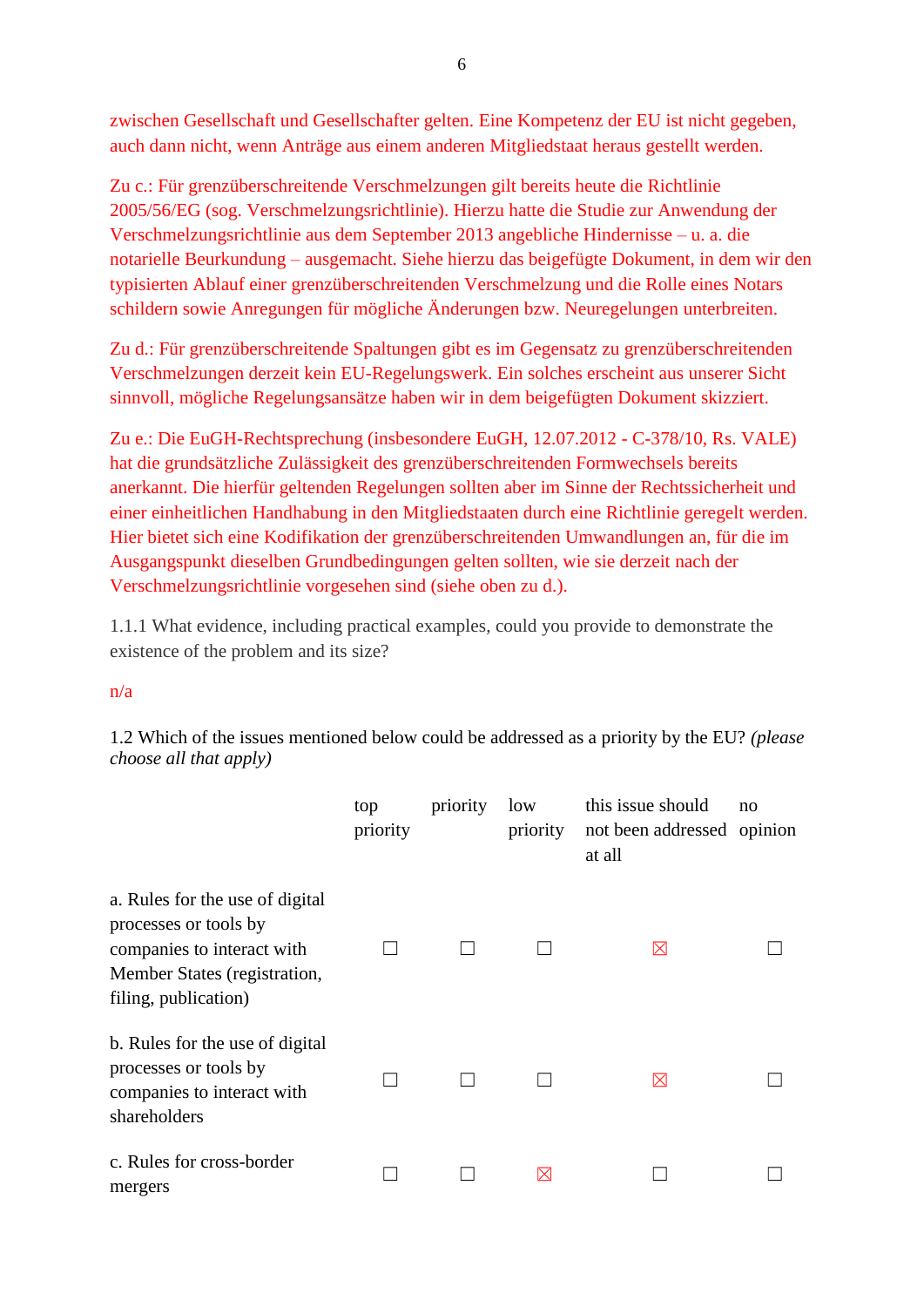| d. Rules for cross-border<br>divisions                  | ⋈ |             |  |
|---------------------------------------------------------|---|-------------|--|
| e. Rules for cross-border<br>conversions                | ⊠ |             |  |
| f. Rules on conflict of laws<br>applicable to companies |   | $\boxtimes$ |  |
| g. Other rules related to<br>companies                  |   | $\boxtimes$ |  |
|                                                         |   |             |  |

Siehe oben die Anmerkungen zum Punkt 1.1.

#### **2. The use of digital processes or tools throughout the companies' lifecycle**

#### *The use of digital processes or tools for interaction between companies and Member States*

*There exists only a limited EU legal framework to allow the use of digital processes or tools in company law and no obligation as such on the online registration of companies[6](https://ec.europa.eu/eusurvey/runner/749bfca6-611a-4238-b32a-0318c59d946c?draftid=b3a17304-256a-45f7-975e-dd5676a5d563#fn5) . For example, at national level, several Member States already allow full online registration of companies, whereas the EU legal framework allowing it cross-border does not exist. This means that in those Member States founders/representatives can register a new limited liability company in the business register in a fully online process, without having to be physically present before an authority for the act of registration or beforehand. In a number of other Member States, fully online registration is still not available and is, in any event, often difficult in cross-border situations. Moreover, not all information or documents from business registers provided electronically are considered authentic, because they do not have the same value as paper documents. Therefore, electronic versions are often not recognised and accepted in the same way as paper copies of documents. In addition, the information is often not easily accessible. The situation is very similar when registering a branch in another Member State and filing or publishing information.*

*We seek your views as to whether current company law rules need to be modernised to ensure that everyone involved in the lifecycle of a company could benefit from digital technologies. We would also like to know which safeguards would be needed to ensure that digital procedures are secure and do not lead to fraud.*

6. i.e registration of an entity in the business register

2.1 What are the main issues that could be addressed for the use of digital processes or tools by companies in their interaction with national business registers? *(please choose all that apply)*

 $\Box$ a. Make it possible to register, file and publish information on companies and branches fully online in a short time

 $\Box$ b. Provide for appropriate safeguards to make the online registration, filing and publication

7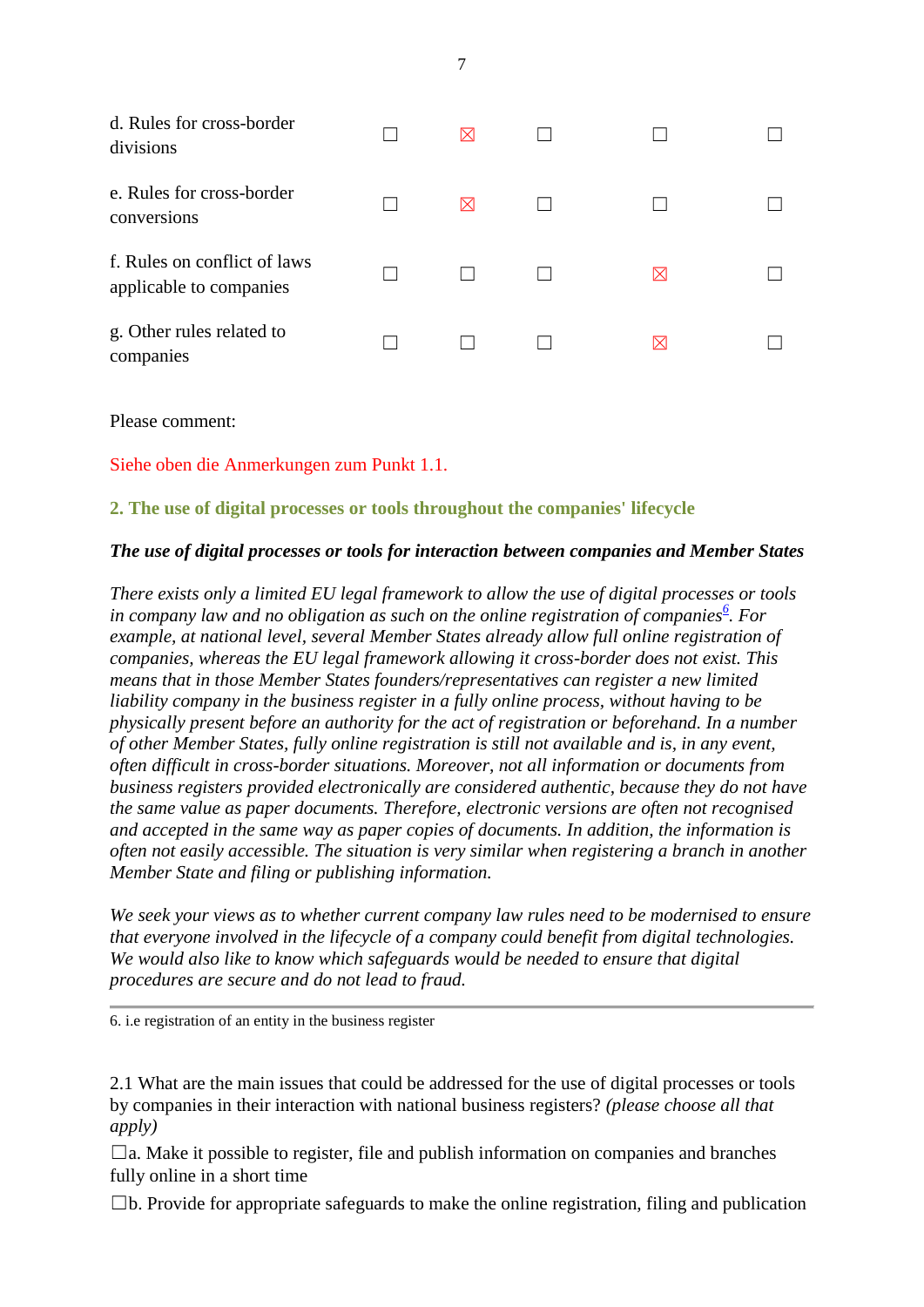trustworthy

 $\Box$ c. Provide structured online templates and forms, in particular for the registration of companies and their instruments of constitution

 $\Box$ d. Ensure the recognition of documents/information issued by business registers, including the acceptability of electronic copies which should be accepted as 'true copies'

 $\Box$ e. Ensure that companies do not have to provide the same information more than once nationally and, where possible, cross-border

 $\boxtimes$ f. Other issues

 $\boxtimes$ g. No need for EU measures in this area

 $\Box$ h. No opinion

Please comment:

Wir unterstützen die Digitalisierung im Bereich des Gesellschaftsrechts. Die Digitalisierung sollte allerdings nicht dazu führen, dass jedwede bisher beachtete Verfahren und geübte Formen ersetzt werden, bereits deshalb, weil viele Bürger immer noch nicht über die technischen und/oder persönlichen Voraussetzungen für einen Zugang zum Internet verfügen.

Darüber hinaus ist Digitalisierung kein Selbstzweck. Digitalisierung stellt nur insoweit eine begrüßenswerte Verbesserung dar, als sie die gewünschte und bewusst von den nationalen Gesetzgebern geforderte Qualität bestehender Systeme nicht mindert, sondern einen zusätzlichen Nutzen bringt. Dies gilt insbesondere im Hinblick auf die rechtlichen Wirkungen, die Eintragungen in öffentlichen Registern zukommen, wie die negativen und positiven Publizitätswirkungen im deutschen Handelsregister (§ 15 HGB). Wenn beispielsweise ein Geschäftsführer zu Unrecht im Handelsregister eingetragen ist, darf ein Dritter darauf vertrauen, so dass von dem eingetragenen (Schein-)Geschäftsführer abgeschlossene Verträge wirksam sind. Die Sicherstellung der Richtigkeit der Eintragungen ist vor dem Hintergrund dieser Rechtswirkungen von grundlegender Bedeutung. Diese wird in Deutschland durch die notarielle Mitwirkung (siehe Anmerkung zu 1.1) gewährleistet.

2.1.1 What kind of safeguards would be needed? (please choose all that apply)

 $\Box$ Harmonised safeguards to verify the identity (including recognition of electronic IDs, application of the eIDAS Regulation and possible video-conferences)

 $\square$ Possibility for an exceptional face-to-face verification of identity in case there is a genuine suspicion of fraud

☐Harmonised safeguards for the electronic verification of the legality of information or documents (for example, pre-defined structured templates)

#### ☒Other safeguards

 $\square$ No opinion

Please comment:

Harmonisierte Regelungen zur Anerkennung einer bestimmten Identifizierung sind aus unserer Sicht grundsätzlich zu begrüßen. Eine Grenze findet sich jedoch dort, wo Rechtsgeschäfte und Erklärungen zu Eintragungen in öffentliche Register führen. Aus den oben in der Anmerkung zu 2.1 dargelegten Gründen muss es Mitgliedstaaten möglich sein, selbst zu entscheiden, dass bestimmte Rechtsgeschäfte oder Erklärungen – wie z. B.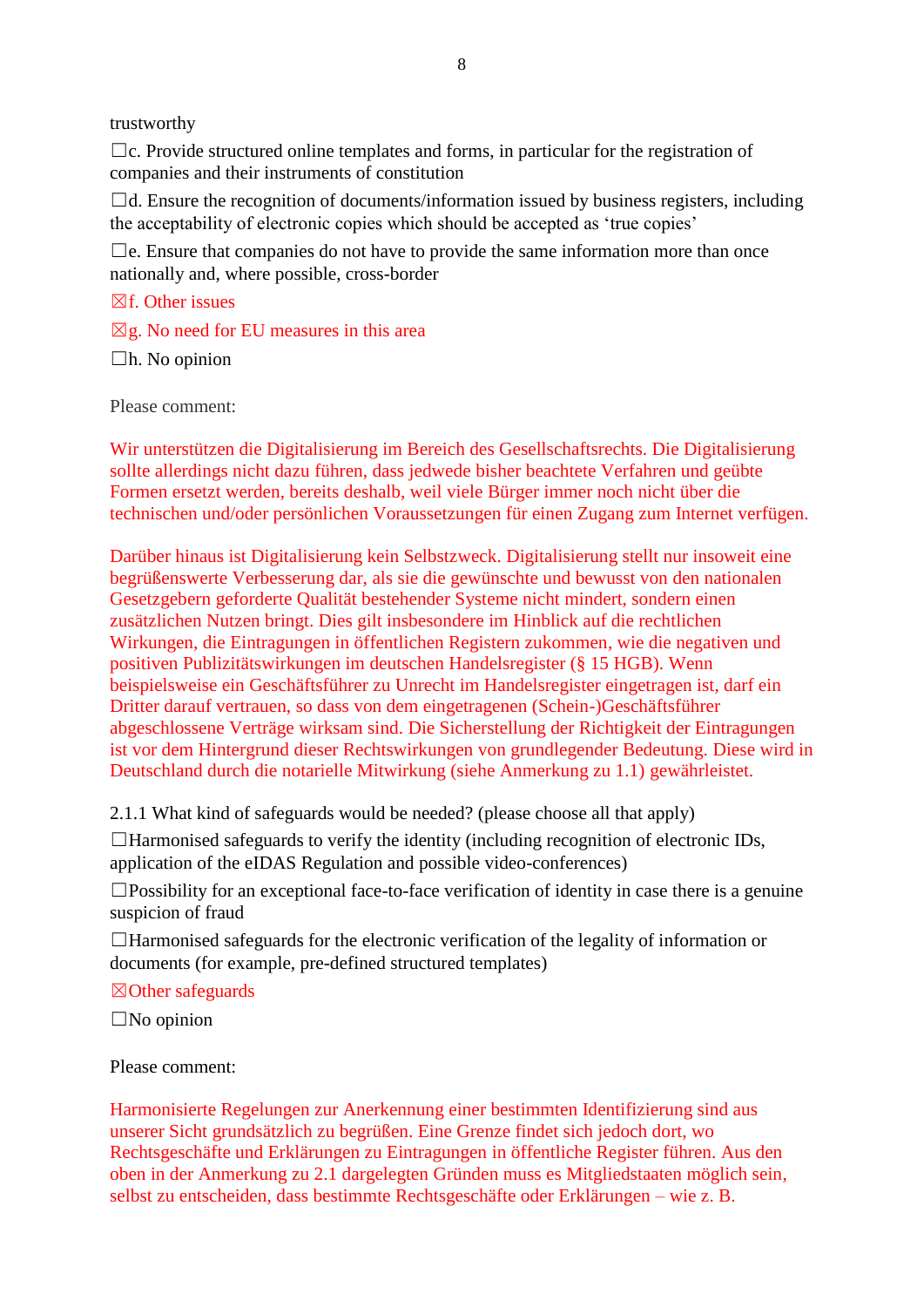Gründungen und Satzungsänderungen – der Mitwirkung eines Notars bedürfen. Die diesbezüglichen sich aus den jeweiligen nationalen Rechtsordnungen ergebenden Erfordernisse dürfen nicht durch eine EU-Regelung ausgehöhlt oder überflüssig gemacht werden. Ansonsten würden die Mitgliedstaaten um diesen Schutzmechanismus beraubt, der im Interesse der Bürger kostengünstig die oben beschriebenen Zwecke erfüllt, ohne dass äquivalente Maßnahmen bereitgestellt würden. Die in der ersten Antwort angegebenen Identifizerungsmöglichkeiten (including recognition of electronic IDs, application of the eIDAS Regulation and possible video-conferences) sind daher für diese Fälle nicht ausreichend.

### **Use of online tools for interaction between companies and shareholders**

*Digital tools (such as e-mail, messaging applications, audio and video conferencing software, digital information exchange platforms, electronic signature, blockchain voting facilities) could make the interaction between companies (listed and non-listed) and their shareholders significantly easier. Such tools could reduce costs and improve the efficiency of voting and the exercise of other shareholder rights, in particular in a cross-border context. However, it appears that the use of digital tools is not always allowed. Limitations may exist in some Member States for certain situations and different types of companies. In addition, Member States' different rules and lack of standardisation may also create barriers to the effective use of digital tools in company law.*

2.2 In which areas could companies (listed and non-listed) be encouraged to use digital tools when interacting with their shareholders? (please choose all that apply)

 $\Box$ a. Communication between companies and shareholders on general meetings

 $\square$ b. Participation and voting in general meetings

 $\Box$ c. Communication outside the general meetings (for example, relating to payments  $\Box$ of dividends, issuance of new shares or takeover bids)

 $\Box$ d. Adoption of shareholder resolutions without a physical meeting

- $\boxtimes$ e. Other areas
- $\Box$ f. No need for EU measures in this area

 $\square$ e. No opinion

Wiederum begrüßen wir grundsätzlich die Möglichkeit der Eröffnung der Nutzung digitaler "Werkzeuge"; in Deutschland ist dies bereits heute weitestgehend in Bezug auf die Antwortmöglichkeiten a bis d möglich. Insoweit sehen wir auch eine Möglichkeit der Harmonisierung. Diese darf allerdings nicht umfassend sein, auch hier muss es den Mitgliedstaaten möglich sein, selbst zu entscheiden, dass bestimmte Rechtsgeschäfte oder Erklärungen der Mitwirkung eines Notars (als "Moderator") bedürfen. Insoweit verweisen wir auf die Ausführungen zu 2.1.1.

Zudem darf nicht verkannt werden, dass die Digitalisierung der Kommunikation unter Menschen (Gesellschafterversammlungen sind ein solcher Fall von Kommunikation) zu Verhaltensänderungen der Beteiligten führt. Insbesondere fallen interaktionsbedingte Aggressionshemmungen weg, was sowohl der Umgangston im Internet ("Hassmails") als auch der Anstieg von Lügen im Netz zeigen. Wer Kommunikation unter Gesellschaftern durch Wegfall physischer Präsenz entpersonalisiert, sollte sich sowohl dieser Folgen bewusst sein als auch im Auge haben, wer unter den Gesellschaftern hiervon profitiert bzw. verliert. Die Strategie, sich durch Abwesenheit der Konfrontation mit Gegenargumenten zu entziehen,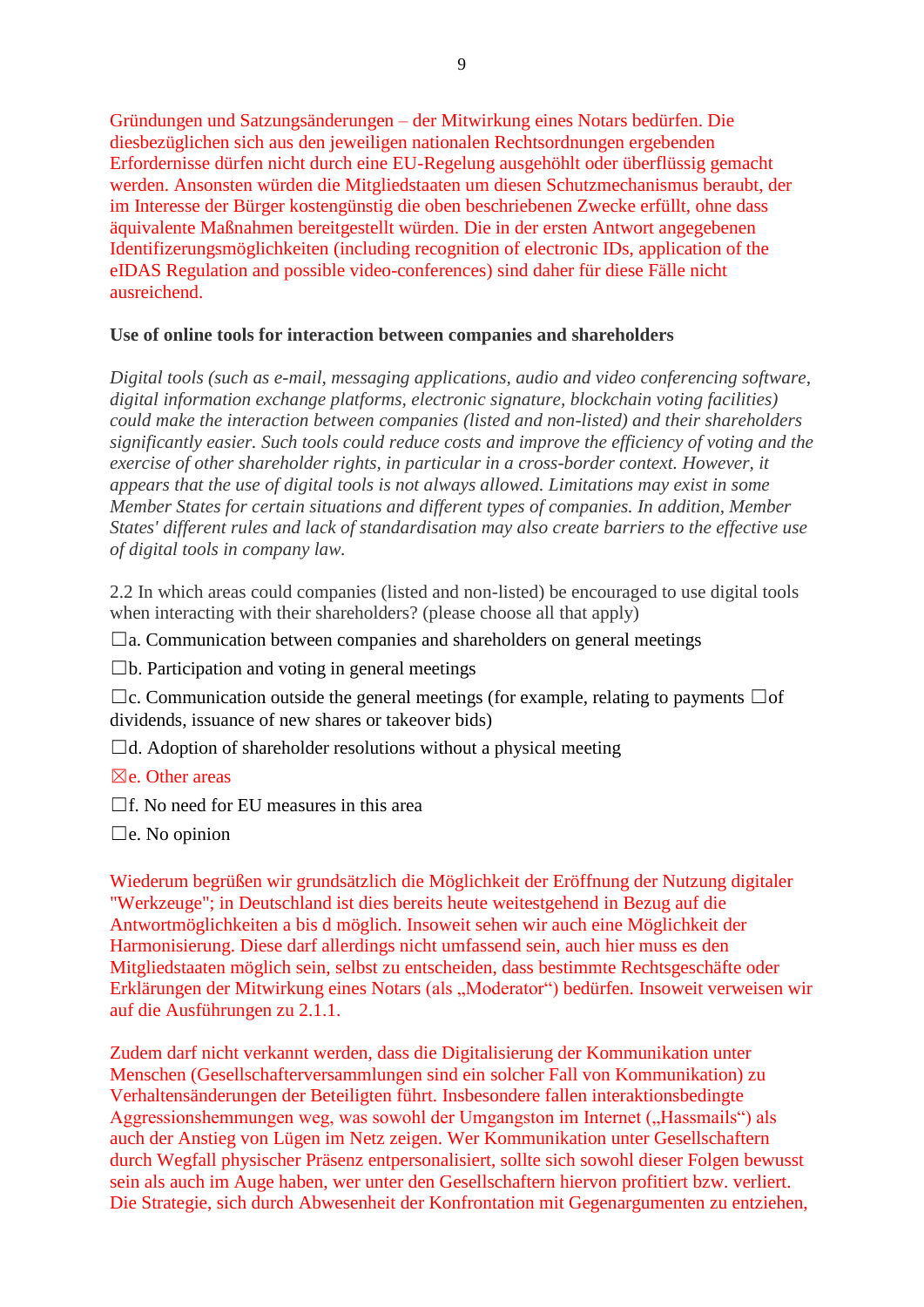wird hierdurch bevorteilt (nicht umsonst gewähren das 6th Amendment zur US-Verfassung bzw. Art. 6 Abs. 3 lit. d) EMRK ein Recht des Angeklagten auf "Konfrontation" mit Belastungszeugen im Strafprozess).

**3. Cross-border mobility of companies (mergers, divisions, conversions)**

*The EU company law already provides a framework for cross-border mergers of limited liability companies (Directive 2005/56/EC), but there are currently no harmonised EU rules for cross-border conversions and divisions.*

## *Cross-border mergers*

*The introduction of harmonised rules on cross-border mergers (Directive 2005/56/EC) made it possible to carry out cross-border mergers and resulted in a substantial increase in crossborder merger activity. At the same time, according to a recent study on the application of this Directive<sup>7</sup> , there are still some problems with its practical implementation and functioning in practice.*

*For example, the current rules specify that creditors should be protected according to national rules. However, research shows that the diversity of national safeguards leads to practical difficulties. In the 2014 consultation, 80% of respondents were in favour of harmonising the rules on creditors' rights. This included a preference for granting guarantees/securities to creditors<sup>8</sup> and for having the creditor protection period start before the cross-border merger becomes effective ('ex-ante')<sup>9</sup> .*

*Minority shareholders can also be affected by a cross-border merger. The current EU framework lays down minimum rules and gives Member States the possibility to provide additional protection to minority shareholders under national rules. However, Member States' rules on minority protection vary across the EU. The 2014 consultation showed that 65% of respondents supported harmonisation of minority shareholders' rights. This included a preference for allowing minority shareholders to request compensation and for harmonising the starting date of the protection period<sup>10</sup> .*

3.1 What are the main issues that could be addressed with respect to cross-border mergers? (please choose all that apply)

 $\boxtimes$ a. Provide cross-border safeguards for creditors

 $\boxtimes$ c. Provide for cross-border safeguards for minority shareholders

<sup>7.</sup> http://ec.europa.eu/justice/civil/files/131007\_study-cross-border-merger-directive\_en.pdf↩

<sup>8. 83%</sup> of respondents who were in favour of harmonisation supported providing creditors with a right to request a company to provide a guarantee or security; 54% were in favour of asking the court to require the company to provide such a guarantee or security.

<sup>9. 86%</sup> of respondents were in favour of harmonising the date determining the beginning of the protection period and 75% of those supported an "ex ante" starting date.

<sup>10. 70%</sup> of respondents in favour of harmonisation supported providing minority shareholders with a right to request compensation. 75% of respondents were in favour of harmonising the date of the beginning of the protection period.

 $\Box$ b. Provide for specific cross-border safeguards for public authorities (other than for creditors)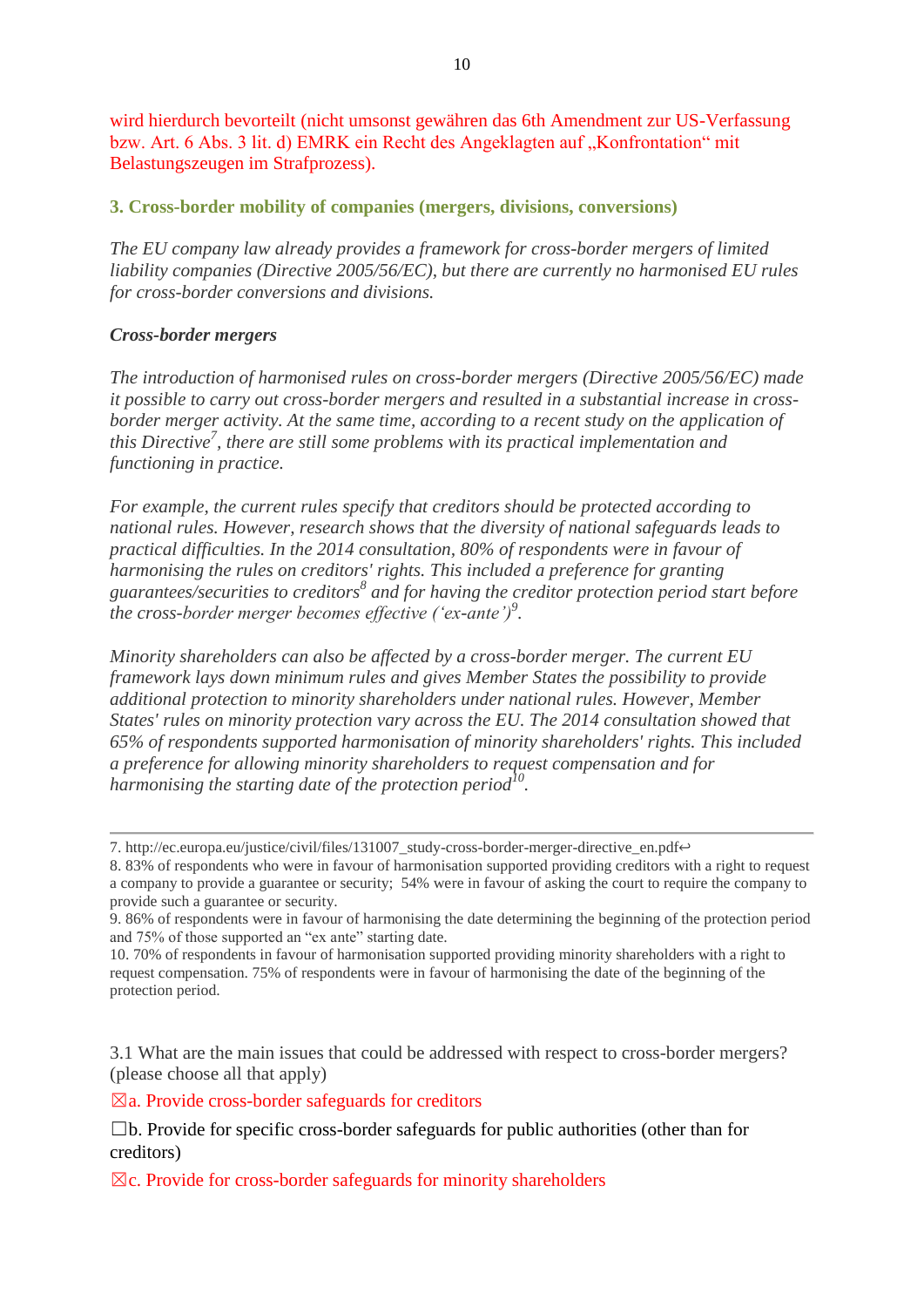$\boxtimes$ d. Further facilitate a cross-border merger procedure (e.g. provide possibility to waive the management report)

 $\square$ e. Other measures

 $\Box$ f. No need for further EU measures in this area

 $\square$ g. No opinion

Please comment:

Siehe oben Anmerkung zu 1.1. sowie das beigefügte Dokument.

#### *Cross-border divisions*

*Current EU company law sets out a procedure for public limited liability companies to divide at national level (domestic divisions). There is currently no EU procedure to directly divide any limited liability company on a cross-border basis, and only some Member States provide for such rules at national level. Therefore, companies wishing to divide cross-border have to perform several operations (for instance, a national division and a cross-border merger), which involve costly additional procedures.*

*Due to the fact that many Member States do not have rules on cross-border divisions or when they do, those rules differ, the position of stakeholders (in particular employees, creditors or minority shareholders) is unclear and their interests might not be effectively protected. Also it is not always clear for public authorities, including business registers, tax authorities or social security institutions, how to treat such operations.*

3.2 What are the main issues that could be addressed for cross-border divisions? *(please choose all that apply)*

 $\Box$ a. Set out a cross-border division procedure (leaving the question of safeguards for stakeholders to Member States)

 $\boxtimes$ b. Set out a cross-border division procedure and provide for uniform safeguards for stakeholders across all Member States

 $\boxtimes$ c. Set out a procedure with minimum safeguards for stakeholders (Member States could enact or maintain more protective rules)

 $\Box$ d. No need for EU measures in this area

 $\boxtimes$ e. Other measures

 $\Box$ f. No opinion

Please comment: Siehe oben Anmerkung zu 1.1. sowie das beigefügte Dokument.

3.2.1 For which stakeholders or interest groups could safeguards be provided? *(please choose all that apply)*

☒Creditors

 $\boxtimes$ Employees, including employee participation in the boards of companies

 $\boxtimes$ Minority shareholders

 $\boxtimes$ Public authorities (special rules other than for other creditors)

☐Other stakeholders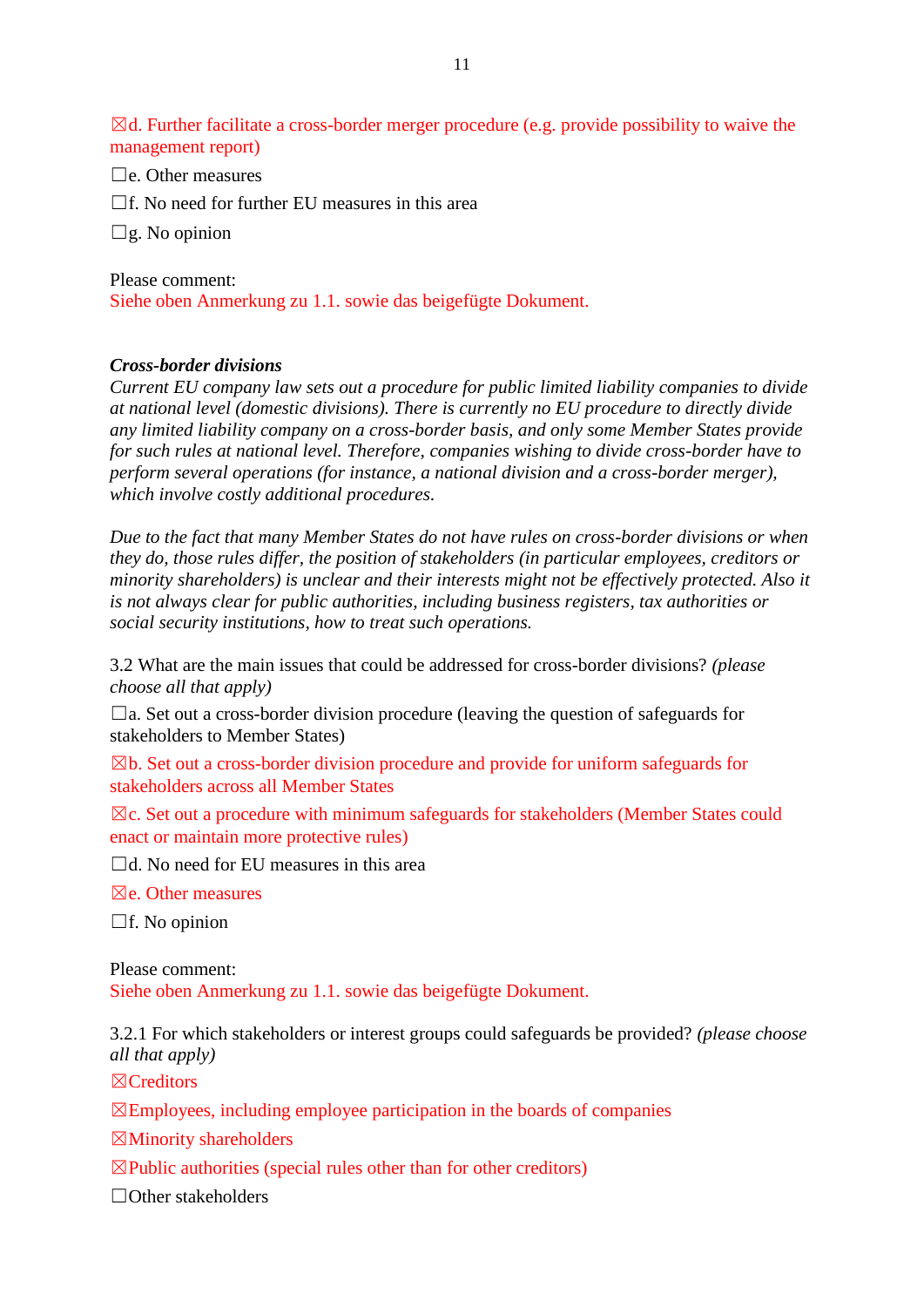#### $\square$ No opinion

Please explain what type of safegaurds should be provided:

#### *Cross-border conversions*

*There is currently no EU procedure for the direct cross-border conversion of a company, i.e. for companies to move at least their registered office*<sup>[11](https://ec.europa.eu/eusurvey/runner/749bfca6-611a-4238-b32a-0318c59d946c?draftid=b3a17304-256a-45f7-975e-dd5676a5d563#fn10)</sup> *to another Member State. Only some Member States provide for such rules at national level. Also, where such rules exist, the conditions under which such a cross-border conversion can be carried out (e.g. whether the companies need to transfer only their registered offices or also their "real seat") differ*<sup> $12$ </sup>. In *practice, in most cases, companies need to wind up in one Member State and dissolve all their contracts, and a new company has to be set up in another Member State. Alternatively, companies can convert and transfer their registered office indirectly — by becoming a European Company (SE)[13](https://ec.europa.eu/eusurvey/runner/749bfca6-611a-4238-b32a-0318c59d946c?draftid=b3a17304-256a-45f7-975e-dd5676a5d563#fn12) or by creating a subsidiary abroad and merging with it via EU cross-border merger rules. Both cases involve additional procedures and costs which deter the vast majority of companies from using them. Due to the fact that many Member States do not have rules on cross-border conversions or when they do, those rules differ, the position and rights of stakeholders (in particular employees, creditors or minority shareholders) are often unclear in case of a cross-border conversion. Also it is not always clear for public authorities, including business registers, tax authorities or social security institutions, how to treat such operations.*

11. The registered office refers to the address of a company as registered in the business register. It establishes an important link between a company and the legal order of the country in which it was formed and registered.

12. Member States apply their own laws with regard to the establishment of companies on their territory. Many Member States only require a registered office. Other Member States require more, for instance a "real seat" – i.e. central administration, headquarters or principal place of business – in their territory as a condition for establishment.

13. A specific European legal form of Societas Europea, SE, for which transfers are allowed in EU law.

3.3 What are the main issues that could be addressed for cross-border conversions? *(please choose all that apply)*

 $\Box$ a. Set out only a cross-border conversion procedure (leaving the question of safeguards for different stakeholders and the question of seat of companies to Member States)

 $\Box$ b. Set out a cross-border conversion procedure and provide for uniform safeguards for different stakeholders across all Member States (leaving the question of seat of companies to Member States)

 $\boxtimes$ c. Set out a cross-border conversion procedure with minimum safeguards for different stakeholders (Member States could enact or maintain more protective rules, but leaving the question of seat of companies to Member States)

 $\Box$ d. Cover the question of stakeholders' protection through conflict-of-law rules in cases of cross-border conversions (see also Question 4.7)

 $\Box$ e. Set out a cross-border conversion procedure which lays down specific rules to deal with the seat of companies

 $\Box$ f. No need for EU measures in this area

 $\boxtimes$ g. Other measures

 $\Box$ h. No opinion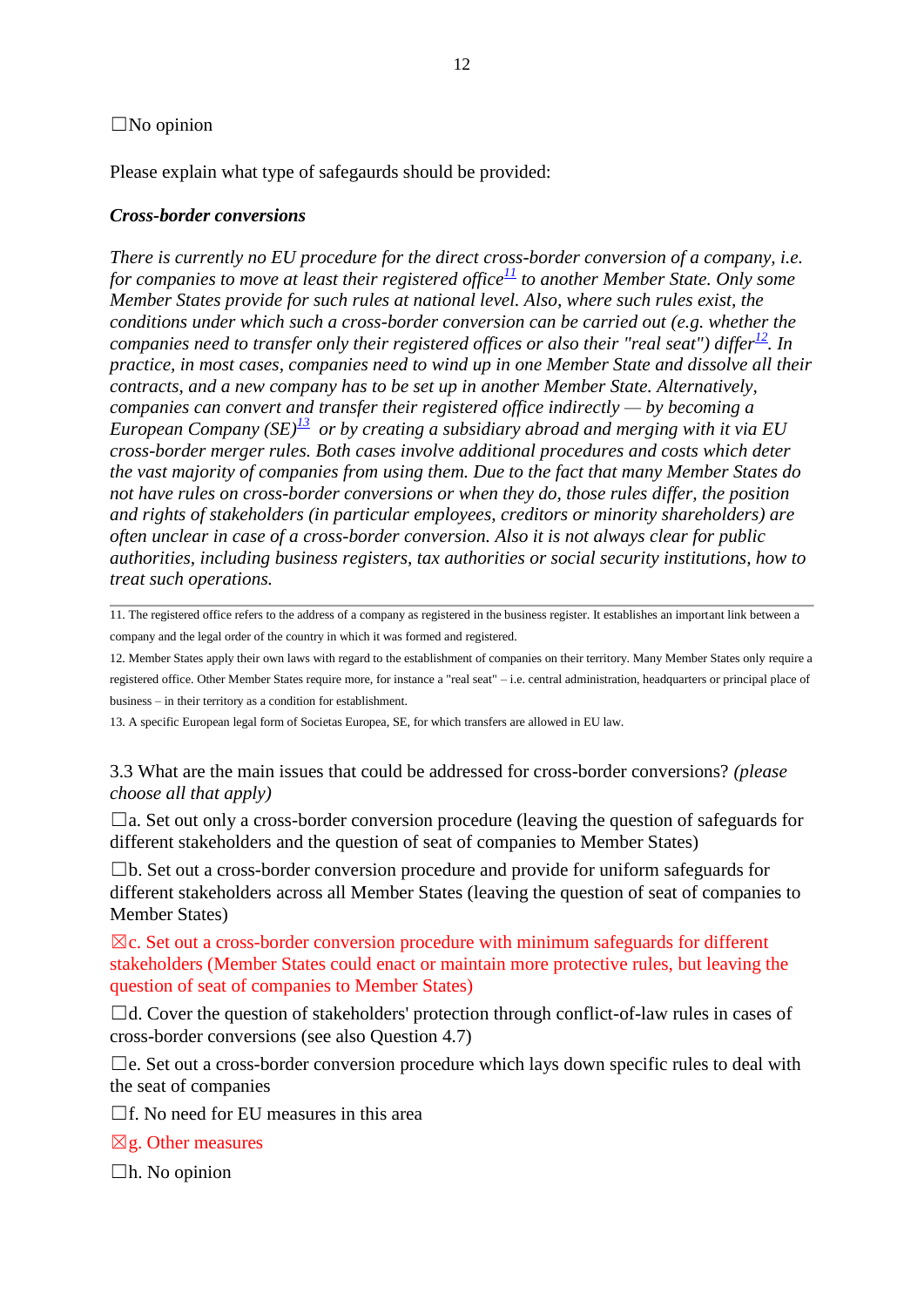Siehe oben Anmerkung zu 1.1.

Zudem sollte – in Anknüpfung an die Rechtsprechung des EuGH zum grenzüberschreitenden Formwechsel – geregelt werden, dass eine tatsächliche Ansiedlung der betreffenden Gesellschaft und die Ausübung einer wirklichen wirtschaftlichen Tätigkeit in dem Zielmitgliedstaat Voraussetzung für den grenzüberschreitenden Formwechsel ist (EuGH, Urteil vom 12.7.2012 – C-378/10, Vale; siehe zudem auch jüngst die Schlussanträge der Generalanwältin Juliane Kokott vom 4.5.2017 - C‑106/16, Polbud).

3.3.1 For which stakeholders or interest groups could safeguards be provided and which kind of safeguards? *(please choose all that apply)*

|                                                                                       | Safeguards<br>that make it for<br>possible to<br>block the<br>conversion<br>by each<br>Member<br><b>State</b><br>concerned | Safeguards<br>information<br>and<br>consultation<br>of<br>employees<br>before the<br>conversion | Safeguards to<br>protect existing<br>rights (e.g.<br>financial<br>guarantee for<br>outstanding<br>claims, exit<br>rights for<br>minority<br>shareholders,<br>special<br>negotiating body Member State<br>to conduct<br>negotiations on<br>employee<br>participation<br>rights) | Safeguards<br>provided by<br>conflict-of-law<br>rules (i.e.<br>application of<br>the overriding<br>mandatory<br>provisions of<br>the forum or of ds<br>another<br>with which the<br>company is<br>closely<br>connected) | Other<br>safeguar | N <sub>0</sub><br>opinion |
|---------------------------------------------------------------------------------------|----------------------------------------------------------------------------------------------------------------------------|-------------------------------------------------------------------------------------------------|--------------------------------------------------------------------------------------------------------------------------------------------------------------------------------------------------------------------------------------------------------------------------------|-------------------------------------------------------------------------------------------------------------------------------------------------------------------------------------------------------------------------|-------------------|---------------------------|
| Creditors                                                                             |                                                                                                                            |                                                                                                 | $\boxtimes$                                                                                                                                                                                                                                                                    |                                                                                                                                                                                                                         |                   |                           |
| Employees,<br>including<br>employee<br>participation<br>in the boards<br>of companies | - 1                                                                                                                        | $\boxtimes$                                                                                     |                                                                                                                                                                                                                                                                                | $\boxtimes$                                                                                                                                                                                                             |                   |                           |
| Minority<br>shareholders                                                              |                                                                                                                            |                                                                                                 | $\boxtimes$                                                                                                                                                                                                                                                                    |                                                                                                                                                                                                                         |                   |                           |
| Public<br>authorities<br>(special rules<br>other than for<br>other<br>creditors)      | $\boxtimes$                                                                                                                | $\blacksquare$                                                                                  | $\boxtimes$                                                                                                                                                                                                                                                                    | . I                                                                                                                                                                                                                     |                   |                           |
| Other<br>stakeholders                                                                 |                                                                                                                            |                                                                                                 |                                                                                                                                                                                                                                                                                |                                                                                                                                                                                                                         |                   |                           |
| No opinion                                                                            |                                                                                                                            |                                                                                                 |                                                                                                                                                                                                                                                                                |                                                                                                                                                                                                                         |                   |                           |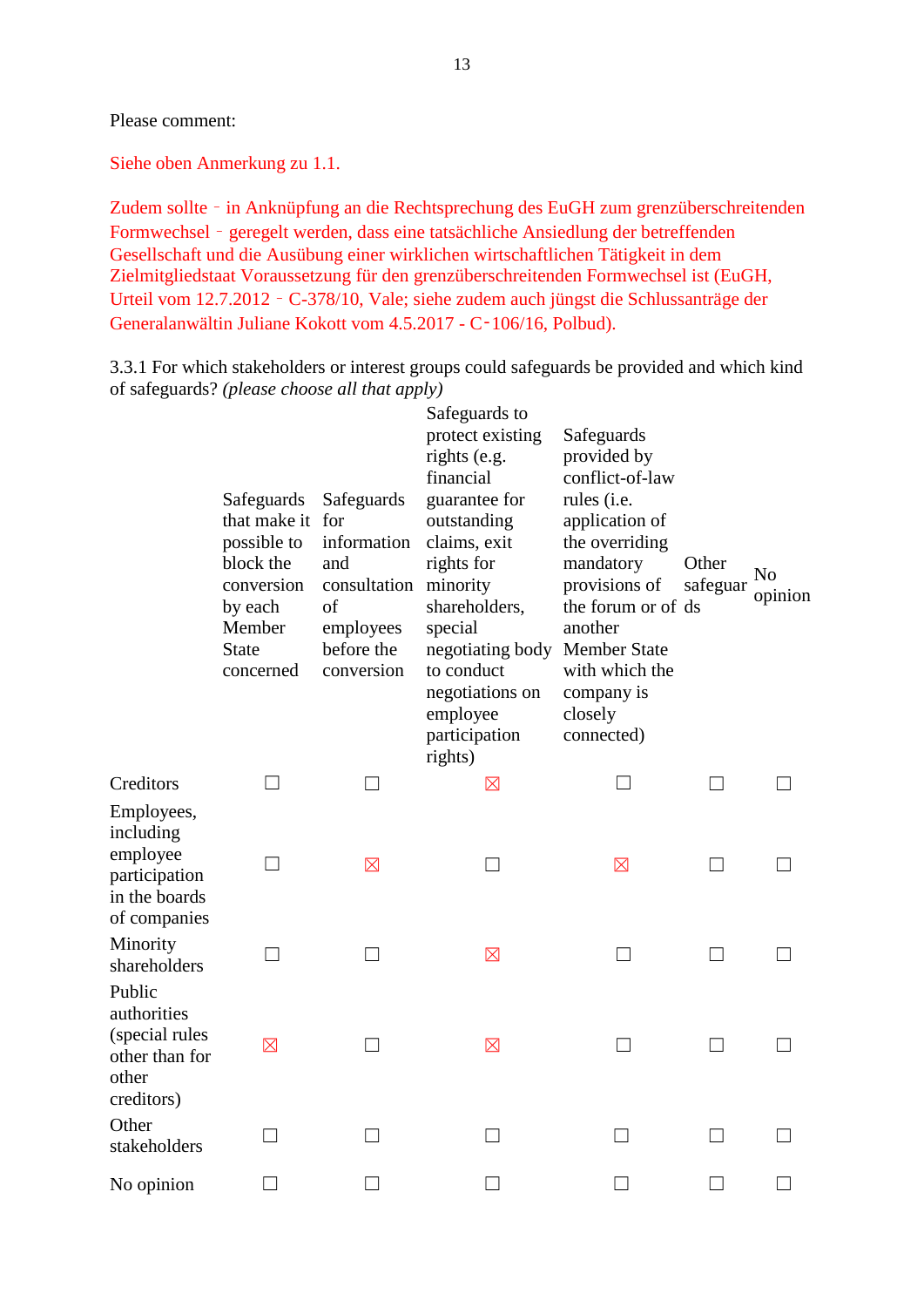#### Siehe Anmerkung zu 1.1.

#### **4. Conflict-of-law rules for companies**

*Many companies have operations in several Member States. Sometimes they are incorporated in one Member State but set up main operations in other Member States. This is an expression of the freedom of establishment guaranteed in the Treaty on the Functioning of the EU. With an ever more integrated single market, this trend is likely to continue. Despite this crossborder phenomenon, at present, conflict-of-law rules in the area of company law are regulated exclusively by Member States. Thus the content of these rules may differ substantially.*

*There have been various practical obstacles reported from the countries that have retained an aspect of the real seat theory, for instance problems in identifying the place of the real seat. The case- law of the European Court of Justice has not yet led to a convergence of national conflict-of-law rules applicable to companies. Companies may encounter problems and difficulties such as problems with the boundary between the applicable law and other fields of law, possible application of two or more Member States' company laws or may even be faced with the impossibility to carry-out cross-border conversions*

4.1 What problems arise when national conflict-of-law rules for companies differ? *(please choose all that apply)*

 $\Box$ a. Problems with identifying the place of the "real seat" or the place of incorporation of a company

 $\boxtimes$ b. Problems related to the divergent or conflicting provisions in different national company laws

 $\Box$ c. Cross-border conversions are made virtually impossible

 $\boxtimes$ d. Problems with the boundary between the applicable company law and other fields of law (for instance insolvency, tort, contract law)

 $\boxtimes$ e. Problems with the application of overriding mandatory rules of domestic law that may interfere with foreign company law

□f. Other

☐g. None

 $\Box$ h. No opinion Please comment:

n/a

#### *Connecting Factor*

*The connecting factor determines which national substantive company law applies. For the connecting factor, traditionally, some Member States follow the real seat theory, i.e. the law governing a company is determined by the place where the central administration of that company is located. Other Member States follow the incorporation theory, i.e. the law governing a company is determined by the place of its incorporation.*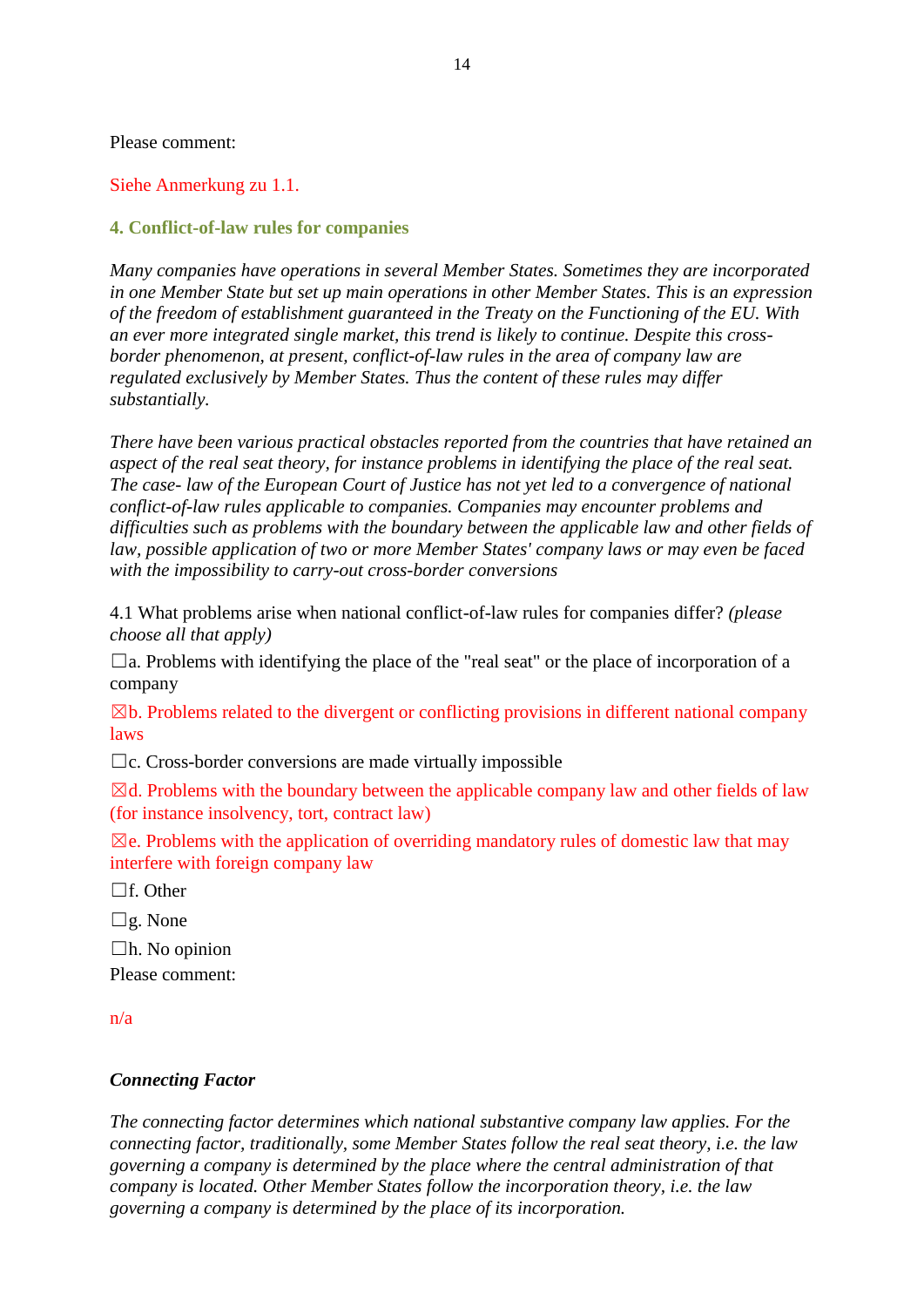*The case-law of the Court of Justice of the EU has considered that certain practices in Member States imposing their company law rules on companies incorporated in other Member States on the basis of the real seat approach are an unjustified restriction to the freedom of establishment. Against that background, today in all Member States, the place of incorporation is used de facto as the sole or the main connecting factor to determine the applicable law (lex societatis) in intra-EU cases. A significant number of companies have made use of the resulting corporate mobility and choice of law.*

*The law of the place of incorporation is not applied without exceptions. The laws of all Member States provide that certain provisions of their substantive company law apply to companies that are incorporated under the law of another jurisdiction (so-called "overriding mandatory provisions", i.e. provisions which are crucial to safeguard a country's public interest, such as its political, social or economic organisation). This indicates a country's strong desire to retain an appropriate degree of control over foreign companies operating within its territory when public interests are at stake. While this broad consensus should be taken into account in the context of a possible future harmonisation, the jurisprudence of the European Court of Justice, which sets limits to the application of overriding mandatory provisions in order to give effect to the principle of freedom of establishment, must be observed at the same time.*

4.2 By which law should a company be governed?

 $\Box$ a. By the law of the country where the company was incorporated or has its registered office, subject to overriding mandatory provisions and public policy exceptions

 $\boxtimes$ b. By the law of the country where the company has its real seat, subject to overriding mandatory provisions and public policy exceptions. Please specify in the free-text box below which elements for the determination of the 'real seat' you have in mind, e.g. central administration, main operations.

 $\Box$ c. Other (please specify in the free-text box below)

 $\Box$ d. I don't know

Please comment:

Der tatsächliche Sitz einer Gesellschaft befindet sich am Tätigkeitsort der Geschäftsführung und der dazu berufenen Vertretungsorgane, also an dem Ort, wo die grundlegenden Entscheidungen der Unternehmensleitung effektiv in laufende Geschäftsführungsakte umgesetzt werden.

#### *Matters governed by the lex societatis*

*Most existing conflict-of-law rules for companies provide for a non-exhaustive enumeration of matters which are governed by the lex societatis (i.e. the law governing a company). Also a possible EU instrument could contain such a non-exhaustive enumeration of matters governed by the lex societatis. These matters could include both the internal aspects of the company (in particular the rights and obligations among the members of the company, its functioning and organisation, or the directors' liability towards the members of the company and the company itself) and the external aspects of the company (i.e. the existence of the company as a legal entity, its general capacity and the separation between the members´ and the company´s property). The governance of all these matters by the same law could ensure consistency and predictability.*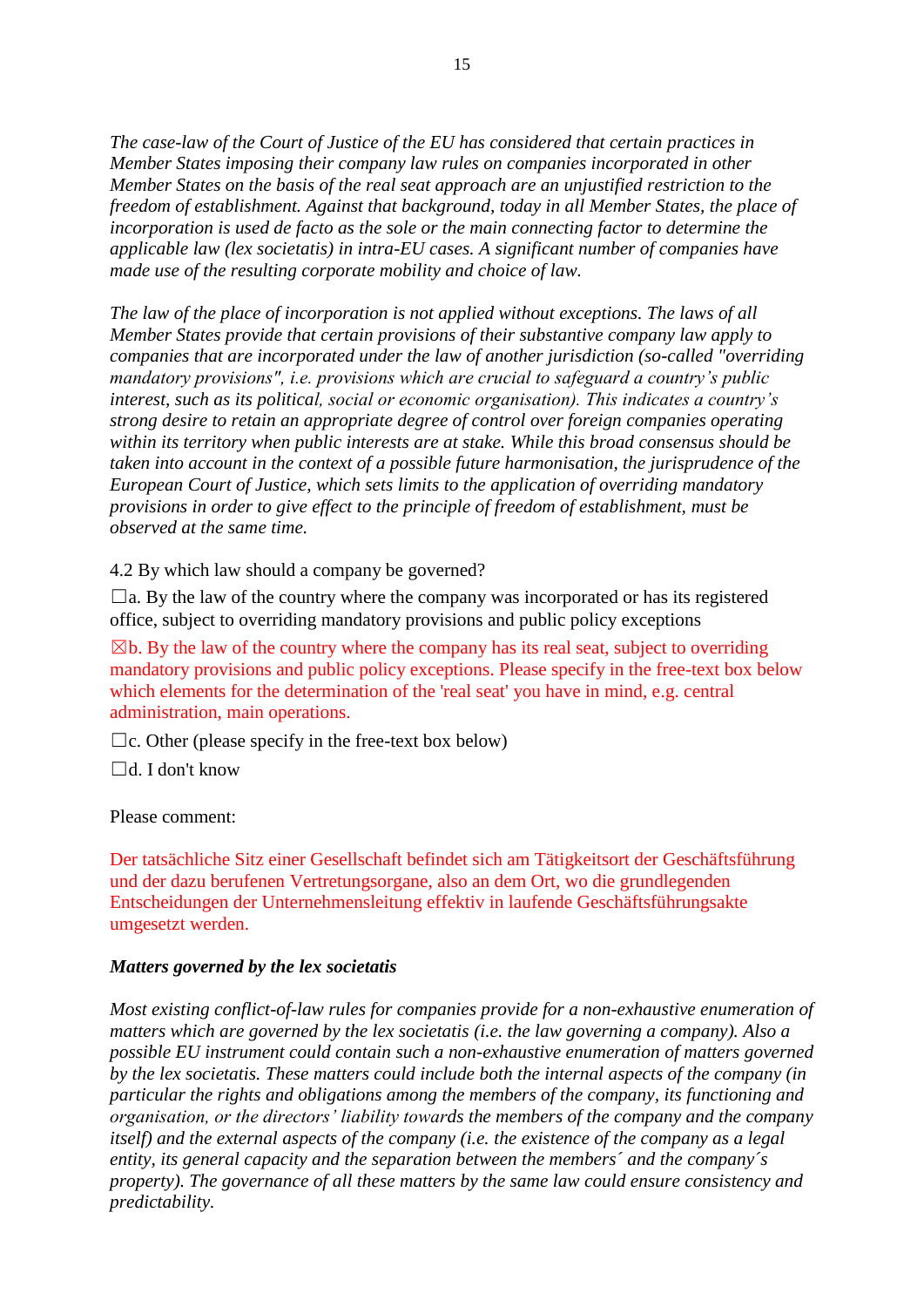*Certain matters do not only address the internal affairs of the company. They reflect wider policy goals and choices, as these rules seek to balance the interests of different social players within the society where a company operates. This may for instance concern rules on employee participation. Two options could be considered: the first option would be to exclude such rules from the scope of an EU instrument and leave such matters to the national conflictof-law rules. The second option would be to include such rules in the scope of the instrument. This would be based on the consideration that Member States can protect such social policy goals, also in relation to companies governed by a foreign lex societatis, by relying on overriding mandatory provisions.*

*Matters which are not of a company law nature will be in any case excluded from the scope of an EU instrument on conflict-of-law rules on company law. These matters include revenue, customs and administrative matters; insolvency; contractual and non-contractual obligations, rights in rem, trusts and labour law.* 

4.3 What matters could the *lex societatis* cover? *(please choose all that apply)*

 $\n **Mar** Internal matters$ 

☒b. External matters

 $\Box$ c. No opinion

4.3.1 Please specify which internal matters should be covered by the *lex societatis*:

 $\boxtimes$ The rights and obligations among the members of the company

 $\boxtimes$ The functioning and organisation of the company

 $\boxtimes$ The liability of directors towards the members of the company and the company itself

☒Other internal matters *(please specify in the free-text box below)* Please comment:

Die *lex societatis* sollte insbesondere auch für die Wirksamkeit und die Rechtswirkungen von Verfügungen über Anteile an den Gesellschaften maßgeblich sein. Dies betrifft nicht nur die Übertragung, sondern z. B. auch die Verpfändung von Anteilen. Rechtsklarheit ist von besonderem Interesse für die Kreditwirtschaft, die klare Regelungen über die Stellung von Kreditsicherheiten im Fall der Insolvenz eines Gesellschafters hat. Eine Ausnahme ist denkbar für Verfügungen über Aktien börsennotierter Gesellschaften. Hier könnte man (alternativ oder kumulativ) auf das Recht des Börsenplatzes abstellen, an dem diese Aktien gehandelt werden.

Für Verpflichtungen zu solchen Verfügungen kann es bei der Geltung der Regelungen des internationalen Schuldrechts verbleiben.

4.3.2 Please specify which external matters should be covered by the *lex societatis*:

 $\boxtimes$ The existence of the company as a legal entity

 $\boxtimes$ The general capacity of the company

 $\boxtimes$ The separation between the members' and the company's property

☒Other external matters *(please specify in the free-text box below)*

Please comment: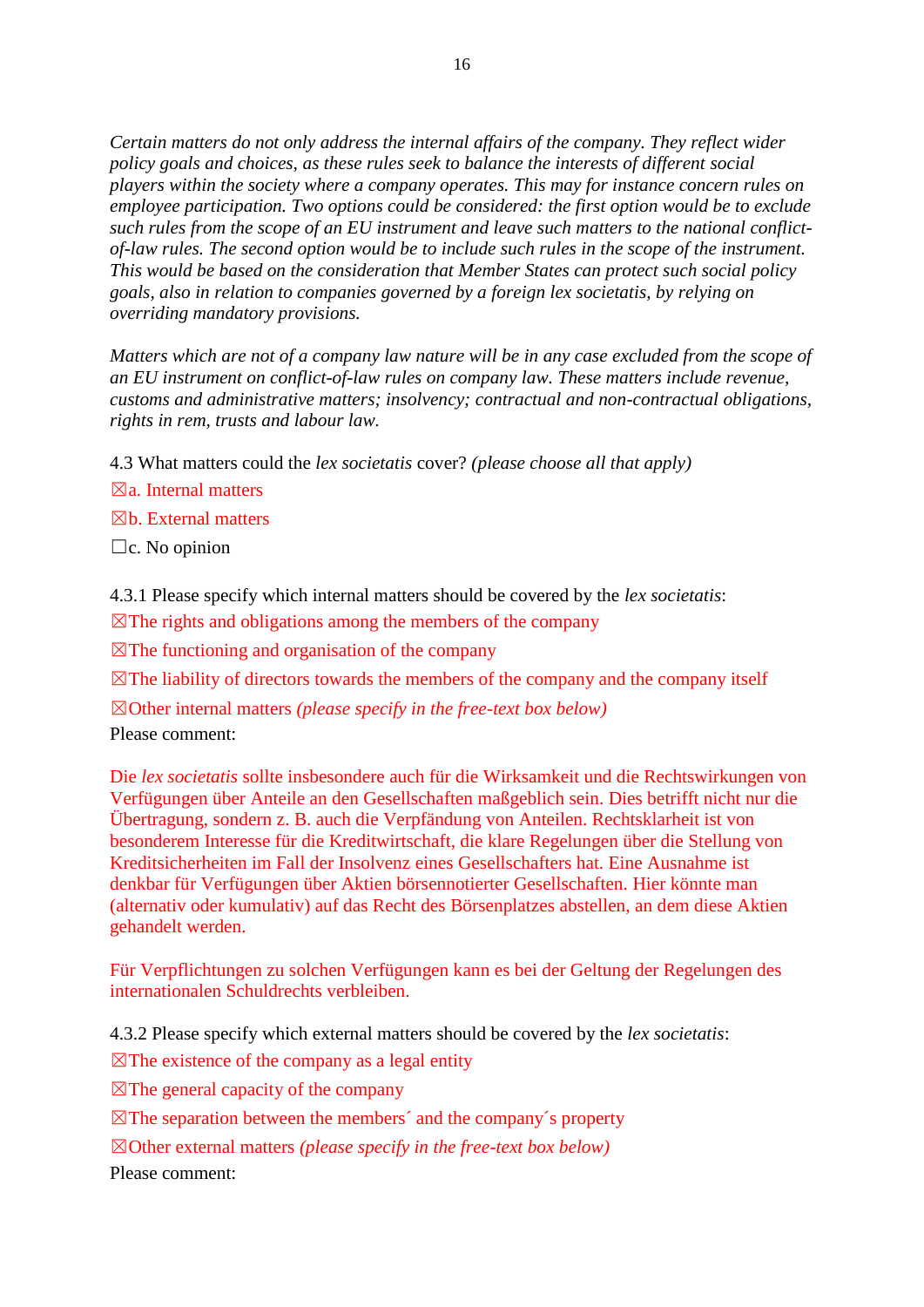Die Vertretungsmacht der Organe und Verfügungen über Anteile an Gesellschaften.

4.4 Could certain matters be excluded from the scope of a uniform conflict-of-law instrument reflecting wider policy goals and choices?

☐a. Yes

 $\Box$ b. No

 $\boxtimes$ c. No opinion

Please comment further:

Siehe die Anmerkung zu 4.3.1.

#### *Universal or intra-EU application*

*Conflict-of-law rules usually have universal application. For instance, when determining the law applicable to contracts or torts, it is irrelevant whether the law of a Member State or a non-Member State is designated as applicable. Therefore, one option is to provide for universal application also of a future instrument on company law. There are, however, also EU conflict-of-law rules without universal application, for example, in insolvency proceedings.*

*Including companies established under the law of a non-EU country in the scope of a future instrument on the law applicable to companies could have far-reaching implications, for instance, for the protection of shareholders, other stakeholders and society at large. Therefore, taking into account such specificities of company law, excluding companies incorporated in third countries from the scope of a future EU instrument could also be considered. A more limited scope of application of this kind would correspond to the scope and impact of the current case-law of the Court of Justice which, in the absence of EU conflict-of-law rules, is based on the freedom of establishment and therefore addresses only intra-EU cases.*

4.5 Could EU-level conflict-of-law rules for company law have universal application, i.e. should they also apply to companies incorporated in non-EU countries with operations in the EU?

 $\Box$ a. Yes

☒b. No

☐c. No opinion

#### Please comment further:

Deutschland folgt grundsätzlich der Sitztheorie, die aufgrund der EU-Grundfreiheiten nach der Rechtsprechung des EuGH jedoch im Ergebnis nicht (mehr) angewendet wird. In Bezug auf Drittstaaten gilt jedoch nach wie vor die Sitztheorie. Die Sitztheorie dient dem Schutz des inländischen Rechts- und Geschäftsverkehrs, indem das Recht desjenigen Staates Anwendung findet, der am stärksten von der Betätigung der Gesellschaft betroffen ist. In Bezug auf EU-Staaten gelten insoweit die Grundfreiheiten, in Bezug auf Drittstaaten sollte es den Mitgliedstaaten jedoch weiterhin möglich sein, der Sitztheorie zu folgen. Die damit verfolgten skizzierten legitimen Interessen dürfen nicht durch EU-Recht ausgehöhlt werden.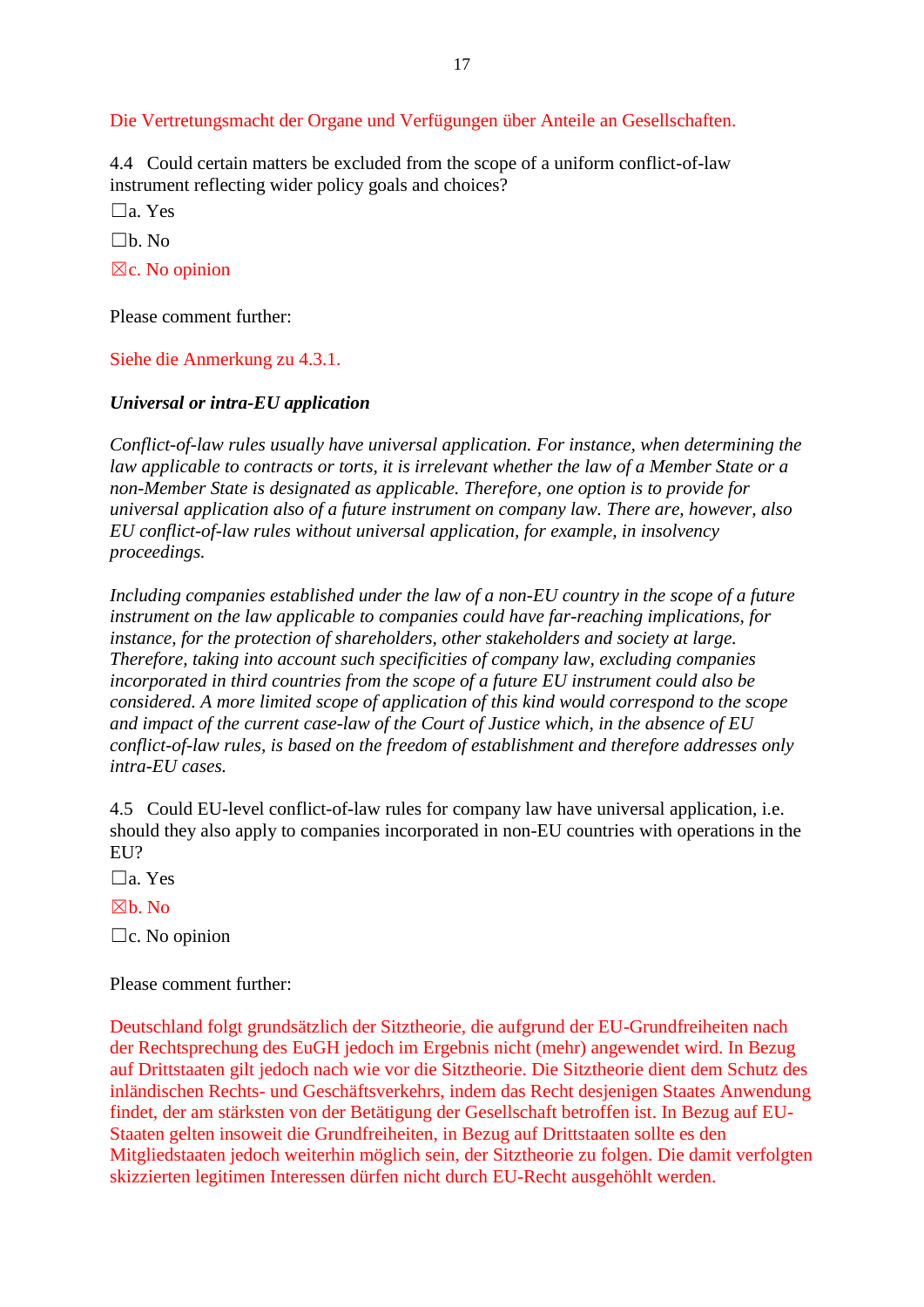#### *Change of applicable law*

*In accordance with the case-law of the European Court of Justice, the possibility for a company established in one Member State to convert to a company governed by the national law of another Member State, i.e. to change the applicable law while keeping its legal personality, without prior winding-up or liquidation, is guaranteed by the freedom of establishment in certain circumstances. Specifically, a Member State which enables companies established under its national law to convert, cannot exclude or unduly inhibit, in a general manner, companies initially governed by the law of another Member State from converting to companies governed by its own national law and thus exercising mobility. However, the company that wishes to change its applicable law must satisfy the requirements applicable to national companies for incorporation in the new host Member State (e.g. registration, effective residence requirements, minimum capital, disclosure, internal structure or number of members). The Court has clarified that in this regard the principles of equivalence and effectiveness apply.*

*The old home Member State's law could continue to govern the rules on the protection of minority shareholders and creditors of the company.*

*However, not all Member States' laws explicitly allow the cross-border relocation of the statutory seat of companies or have rules on its effects on the applicable law.*

4.6 Should a possible future instrument on conflict-of-laws in cross-border operations of companies specifically address the possibility of a change of the applicable law through a cross-border conversion to another Member State without loss of legal personality, and should this future instrument specify which matters should be covered by the 'old law' and which by the 'new law'?

☒a. Yes

 $\Box$ b. No.

 $\Box$ c. No opinion

Please explain further:

Eine Fortgeltung des alten Rechts nach einem grenzüberschreitenden Formwechsel halten wir in Bezug auf Arbeitnehmerrechte für sinnvoll, um eine rein umgehungsmotivierte Sitzverlegung zu vermeiden, wenn sich der tatsächliche Sitz der Gesellschaft weiterhin im Wegzugsstaat befindet. Hier erscheint es folgerichtig, dass sich die Rechte der Arbeitnehmer weiterhin nach diesem Staat richten.

Für andere Bereiche können die von den jeweiligen nationalen Regelungen geschützten Interessen (insbesondere Schutz von Minderheitsgesellschaftern und Gläubigern) indes hinreichend abschließend im Rahmen des Prozesses des grenzüberschreitenden Formwechsels berücksichtigt werden. Ein daran anschließender klarer Schnitt hinsichtlich des anwendbaren Rechts erscheint insoweit sinnvoller als ein Nebeneinander von altem und neuem Recht.

4.7 Should a possible future instrument on conflict-of-laws specify which matters should be covered by the 'old law' and which by the 'new law'?

☒Yes

 $\square$ No

 $\square$ No opinion